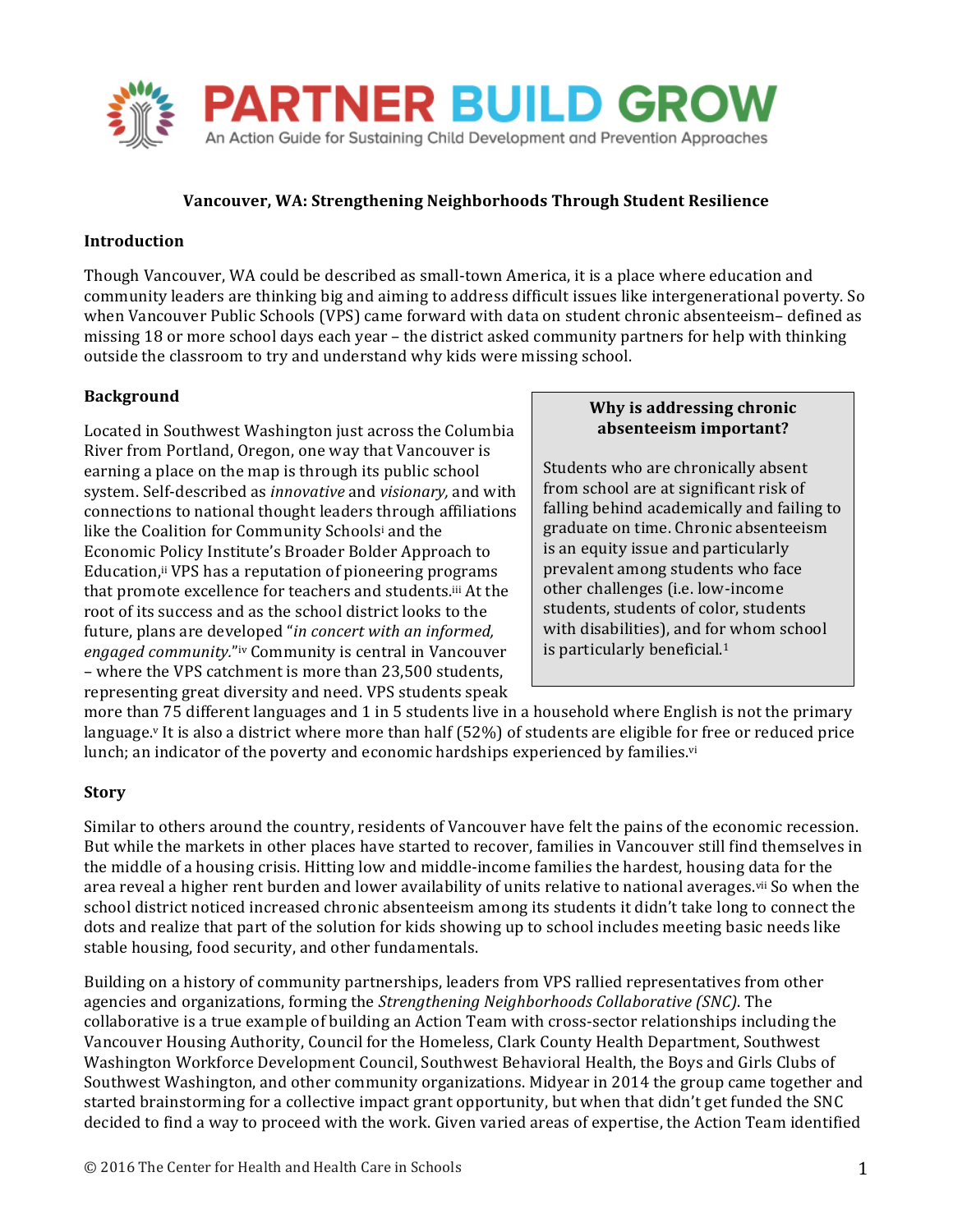strategic approaches to align programs and coordinate efforts. The members of the SNC each discovered their unique role in addressing the issue of chronic absenteeism, and how that goal is linked to broader student success. Members of the SNC recognize "We serve the same constituents time and time again, so the *win-win is if we just embrace these families and have all the resources available to them it's going to benefit all of us.*"

In addition to the multi-sector Action Team, a foundational piece to the SNC's work has been the network of Family-Community Resource Centers (FCRCs). VOS began to scale its FCRC initiative in 2008 by connecting students and families with basic resources and services, through partnerships with more than 700 organizations.<sup>viii</sup> The FCRCs have been key to transforming the overall school climate into a place that is welcoming, where there is trust, mutual respect, and genuine concern for students' social-emotional development. Currently 16 FCRC locations are onsite at VPS elementary, middle, and high schools, as well as a mobile unit to reach parts of the community where school-based centers are not yet established.<sup>ix</sup> Moreover, each FCRC is staffed with a coordinator who can help connect families to food, clothing, school supplies, health services, parenting support, childcare, early education, out-of-school time programs, and assistance with other unmet needs.

The FCRCs represent one way the community is tackling the difficult issue of intergenerational poverty – by investing in services and supports to create a positive school climate where families are engaged and students' social-emotional development is prioritized alongside academic achievement. Because the SNC understands the connection between these factors, and by drawing on the relationships from the Action Team, the group has even been able to facilitate a Stable Housing Voucher Program to help families affected by the housing crisis. Families who met eligibility requirements are referred through the FCRCs to the program and receive housing vouchers in exchange for working with the housing authority to reach selfsufficiency and with VPS to improve attendance.<sup>x</sup> To date, and through this expanded partnership, VPS has helped 20 households (27 students) secure stable housing. For students, having these basic needs met not only works to reduce chronic absenteeism, but also increases their likelihood of reaching important benchmarks such as high school graduation and gainful employment later in life.

# **Keys to Success**

- Engaging education and community leaders as key stakeholders
- Demonstrating readiness to involve partners in a meaningful way
- Building trusting relationships with leaders and organizations across sectors
- Approaching the issue and potential solutions with an open mind
- Thinking about long term, sustainable impact

#### **Conclusion**

In the face of big community challenges like chronic absenteeism and intergenerational poverty, the Strengthening Neighborhoods Collaborative exemplifies how assembling an Action Team with cross-sector partnerships, as outlined in the Partner Build Grow strategy, can reduce duplication, leverage resources, and streamline momentum toward a common goal. In addition to sustaining critical programs, current efforts also are being directed at establishing data sharing agreements between agencies to hone in on student needs and problem areas, as well as to track progress and measure success. Through these and other efforts, the SNC ultimately is helping to improve the district and county systems that serve the community – not just to boost school attendance, but also to develop more resilient students and families.

*This case study* was supported by a grant from the Robert Wood Johnson Foundation to identify approaches that diverse communities from around the country are using to maximize opportunities for long-term funding and policy support for child/youth development initiatives conducted in partnership with schools. The study is *based* on a conversation held with members of the coalition in the spring of 2015 and follow-up conversations *with coalition leaders.*